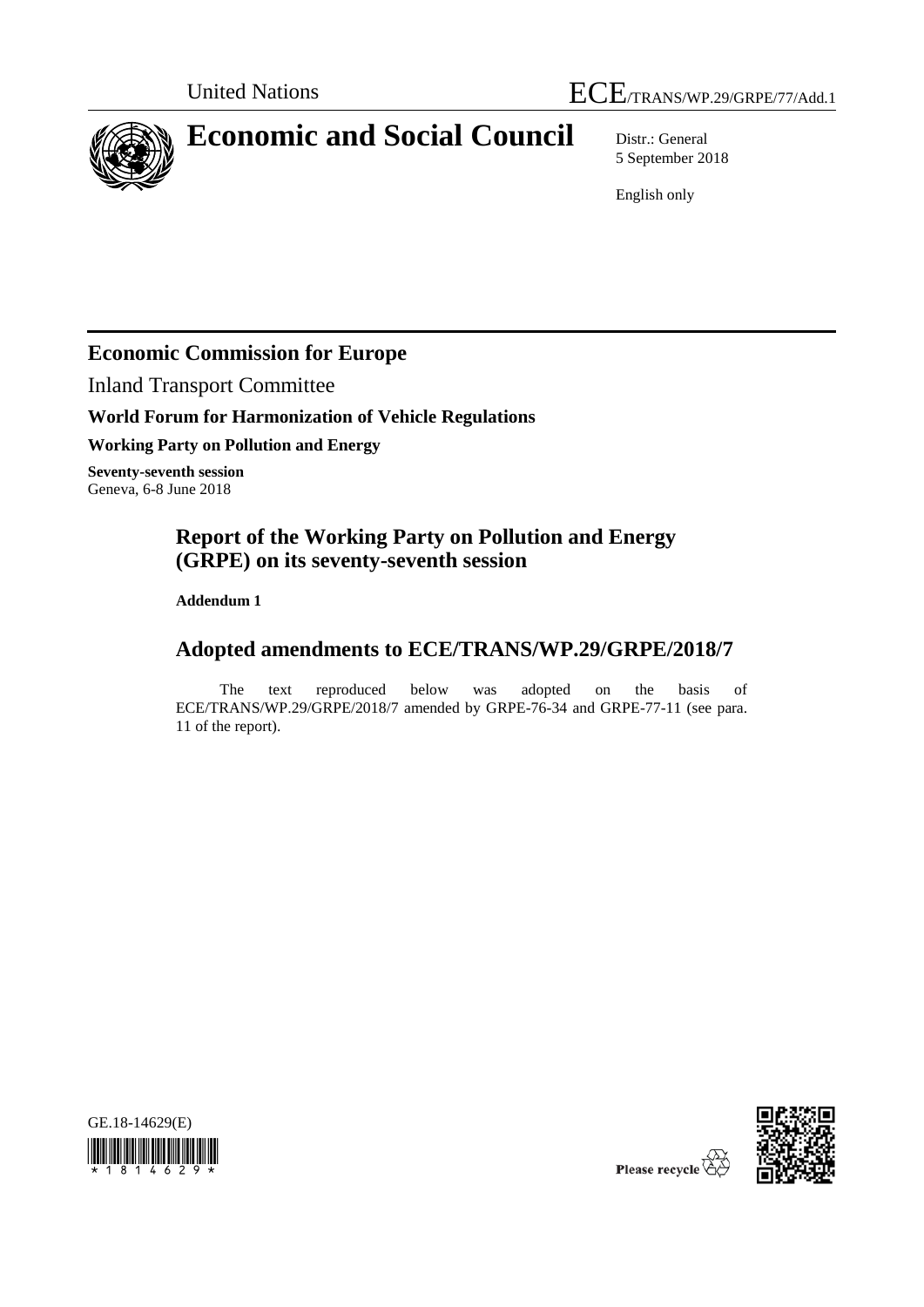## **Proposal for a new Supplement to the 06 and 07 series of amendments to Regulation No. 83 (Emissions of M<sup>1</sup> and N<sup>1</sup> vehicles)**

The text reproduced below was prepared by the expert from the European Commission to update the previous Working Document (ECE/TRANS/WP.29/GRPE/2018/7) and subsequent Informal Document (GRPE-76-34 amd GRPE-77-11) that were prepared by the expert from the International Organization of Motor Vehicle Manufacturers (OICA) to adapt the provisions of the 06 and 07 series of amendments to Regulation No. 83 on Selective Catalytic Reduction (SCR) warning and inducement systems to current vehicles, emissions requirements and reagent infrastructure. ECE/TRANS/WP.29/GRPE/2017/5 was prepared for the seventy-fourth session of the Working Party on Pollution and Energy (GRPE) but it was withdrawn to allow discussion within the European Union. This document reflects the conclusion of those discussions but due to the extent of the modifications is submitted as a new official document. The modifications to the current text of the Regulation are marked in bold for new or strikethrough for deleted characters.

For the new amendments introduced in this second Informal Document the changes are marked in bold italics for new text with associated strikethrough for deleted characters, shown in the same colour of text as for the additions.

#### **I. Proposal**

*Appendix 6,Paragraph 1.*, amend to read:

" 1. Introduction

This Annex sets out the requirements for vehicles that rely on the use of a reagent for the after-treatment system in order to reduce emissions. **Every reference in this Annex to 'reagent tank' shall be understood as also applying to other containers in which a reagent is stored.**"

#### *Insert new paragraphs 1.1. and 1.2.,* to read:

- "**1.1. The capacity of the reagent tank shall be such that a full reagent tank does not need to be replenished over an average driving range of 5 full fuel tanks providing the reagent tank can be easily replenished (e.g. without the use of tools and without removing vehicle interior trim. The opening of an interior flap, in order to gain access for the purpose of reagent replenishment, shall not be understood as the removal of interior trim). If the reagent tank is not considered to be easy to replenish as described above, the minimum reagent tank capacity shall be at least equivalent to an average driving distance of 15 full fuel tanks. However, in the case that of the option in paragraph 3.5. of this annexappendix, where the manufacturer chooses to start the warning system at a distance which may not be less than 2,400 km before the reagent tank becomes empty, the above restrictions on a minimum reagent tank capacity shall not apply.**
- **1.2. In the context of this appendixannex, the term** "**average driving distance**" **shall be taken to be derived from the fuel or reagent consumption during a type Type 1 test for the driving distance of a fuel tank and the driving distance of a reagent tank respectively.**"

*Paragraph 2.1.,* amend to read: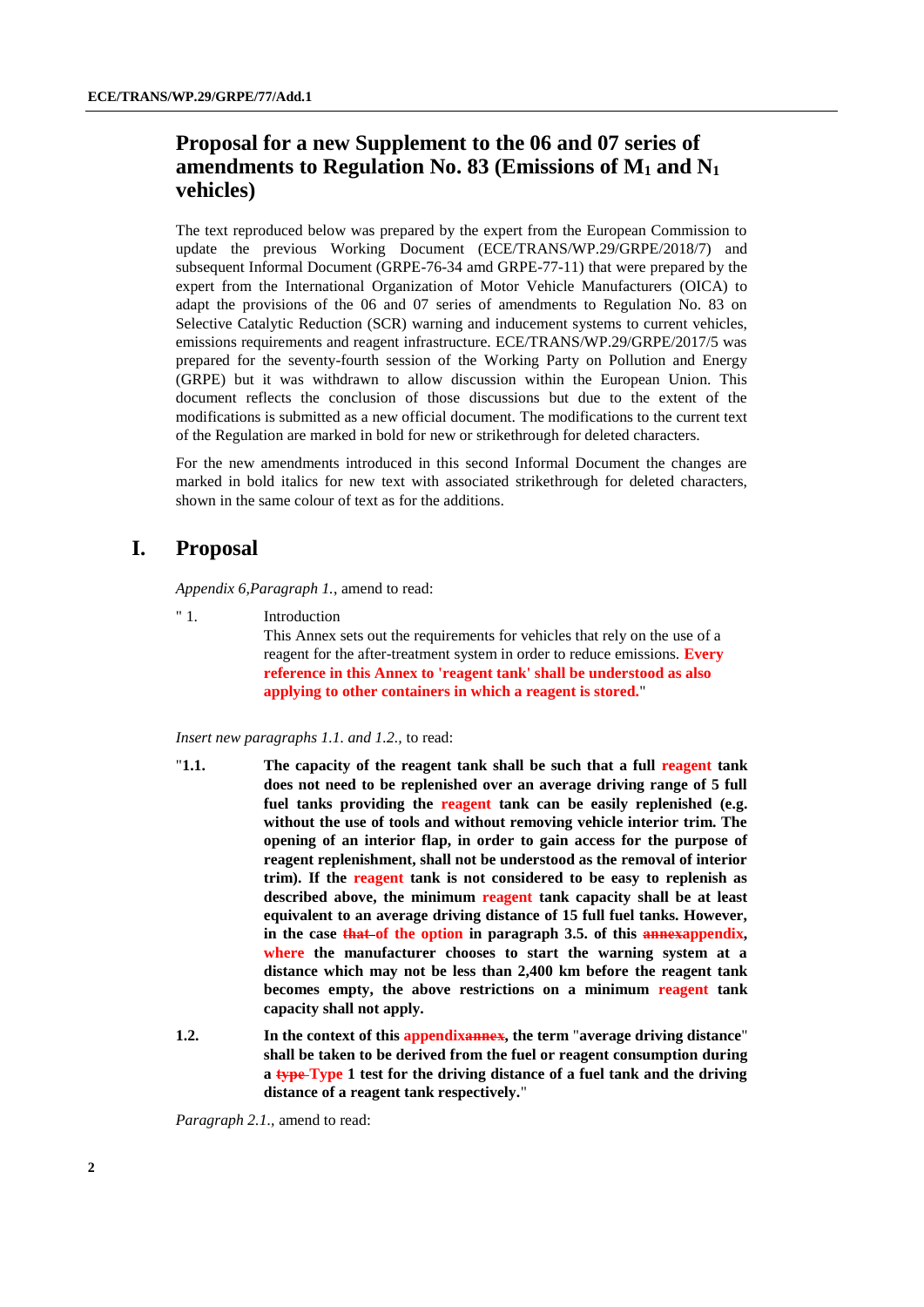"2.1. The vehicle shall include a specific indicator on the dashboard that informs the driver of low levels of reagent in the reagent storage tank and of when the reagent tank becomes empty **when reagent levels are below the threshold values specified in paragraph 3.5. of this appendixannex.**"

*Paragraph 3.1.,* amend to read:

"3.1. The vehicle shall include a warning system consisting of visual alarms that informs the driver when **an abnormality is detected in the reagent dosing e.g. when emissions are too high,** the reagent level is low, that the tank soon needs to be refilled, **reagent dosing is interrupted,** or the reagent is not of a quality specified by the manufacturer. The warning system may also include an audible component to alert the driver."

*Paragraph 3.4.,* amend the last sentence to read:

"3.4.  $\ldots$  The continuous warning system may be temporarily interrupted by other warning signals providing **that they are** important safety related messages."

*Paragraph 3.5.,* amend to read:

- "3.5. The warning system shall activate at a distance equivalent to a driving range of at least 2,400 km in advance of the reagent tank becoming empty**, or at the choice of the manufacturer at the latest when the level of reagent in the tank reaches one of the following levels:**
	- **(a) a level expected to be sufficient for driving 150% of an average driving range with a complete tank of fuel; or**
	- **(b) 10% of the capacity of the reagent tank,**

**whichever occurs earlier.**"

*Paragraph 5.5.,* amend to read:

"5.5. In the case of interruption in reagent dosing activity the driver warning system as referred to in paragraph 3. shall be activated, which shall display a message indicating an appropriate warning. This activation shall not be required where the interruption is demanded by the Engine Control Unit (ECU) **Where the reagent dosing interruption is initiated by the engine system** because the vehicle operating conditions are such that the vehicle's emission performance does not require reagent dosing, **the activation of the driver warning system as referred to in paragraph 3 may be omitted,** provided that the manufacturer has clearly informed the Type Approval Authority when such operating conditions apply. If the reagent dosing is not rectified within 50 km of the activation of the warning system then the driver inducement requirements of paragraph 8. below shall apply."

*Paragraph 6.2.,* amend the first sub-paragraph to read:

"6.2. The manufacturer shall demonstrate that use of the sensors referred to in paragraph 6.1. above and any other sensors on the vehicle, results in the activation of the driver warning system as referred to in paragraph 3. above, the display of a message indicating an appropriate warning (e.g. "emissions too high - check urea", "emissions too high - check AdBlue", "emissions too high - check reagent"), and the **activation of the** driver inducement system as referred to in paragraph 8.3. below, when the situations referred to in paragraphs 4.2., 5.4. or 5.5. above occur."

*In the 06 series of amendments, paragraph 6.2.,* insert a second sub-paragraph to read: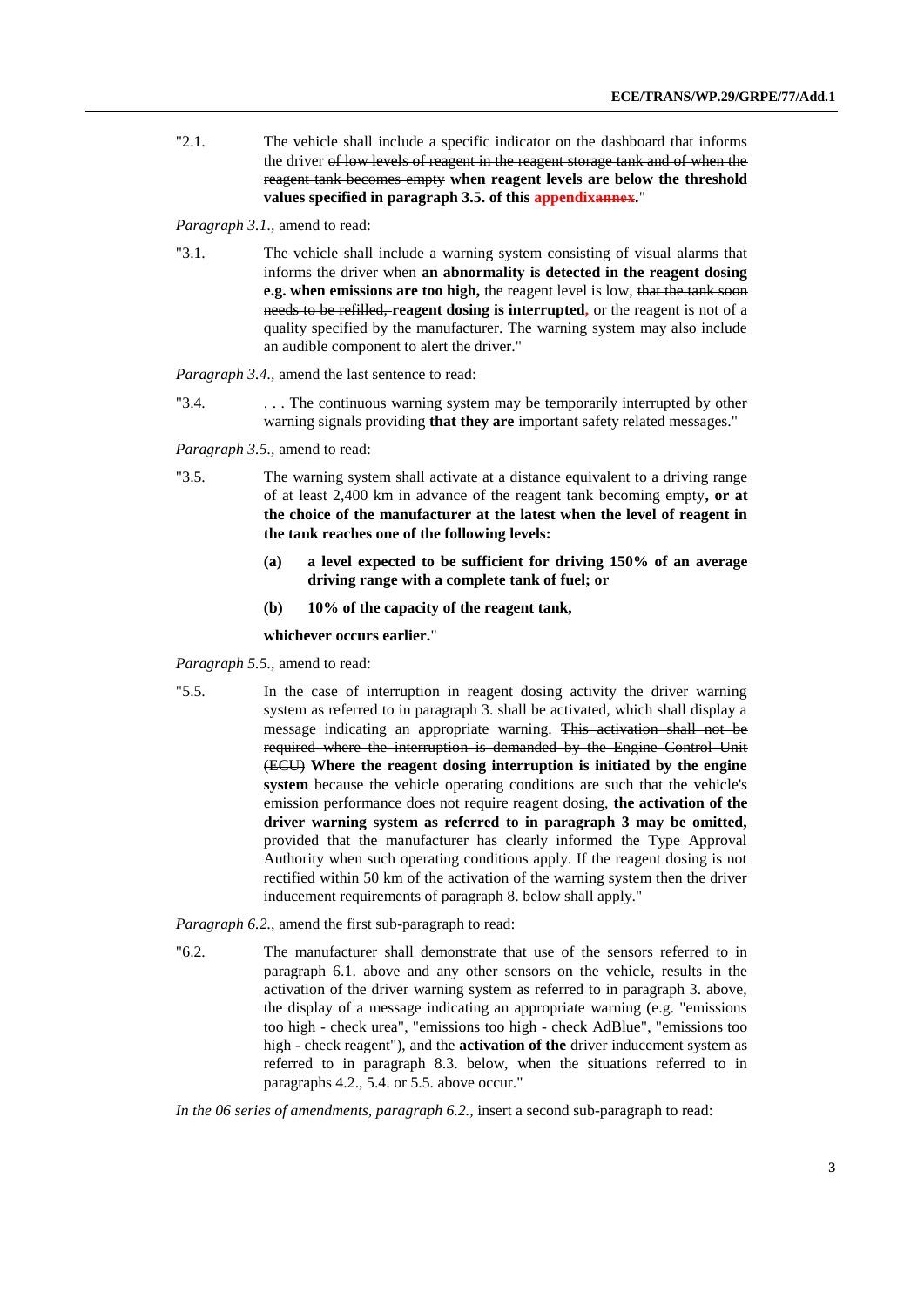"**For the purposes of this paragraph these situations are presumed to occur if the applicable NOx limit of the table set out in paragraph 5.3.1.4. of this Regulation multiplied by a factor of 1.5 is exceeded. The NOx emissions during the test to demonstrate compliance with these requirements shall be no more than 20 per cent higher than the above threshold.**"

#### *Paragraph 8.2.,* amend to read:

- "8.2. The inducement system shall activate at the latest when the level of reagent in the tank reaches**:**
	- **(a) In the case that the warning system was activated at least 2,400 km before the reagent tank was expected to become empty,** a level equivalent to **expected to be sufficient for driving** the average driving range of the vehicle with a complete tank of fuel.
	- **(b) In the case that the warning system was activated at the level described in paragraph 3.5.(a), a level expected to be sufficient for driving 75% of the average driving range of the vehicle with a complete tank of fuel; or**
	- **(c) In the case that the warning system was activated at the level described in paragraph 3.5.(b), 5 per cent of the capacity of the reagent tank.**
	- **(d) In the case that the warning system was activated ahead of the levels described in both paragraph 3.5.(a) and 3.5.(b) but less than 2,400 km in advance of the reagent tank becoming empty***,* **whichever level described in (a) or (b) of this paragraph occurs earlier.**

**Where the alternative described in paragraph 6.1. is utilised, the system shall activate when the failures irregularities described in paragraphs 4 or 5 or the NOx levels described in paragraph 6.2. have occurred.**

The system shall also activate when the failures in paragraphs 4., 5., or 6. above have occurred, depending on the NOx monitoring approach. The detection of an empty reagent tank and the failures **irregularities** mentioned in paragraphs 4., 5., or 6. above shall result in the failure information storage requirements of paragraph 7. above taking coming into effect."

*Paragraph 8.3.1.,* amend to read:

- "8.3.1. A "no engine restart after countdown" approach allows a countdown of restarts or distance remaining once the inducement system activates. Engine starts initiated by the vehicle control system, such as start-stop systems, are not included in this countdown. Engine restarts shall be prevented immediately after**:**
- **8.3.1.1. (a)** In the case that the **inducement**-warning system was activated at **least 2,400 km before the reagent tank was expected to become empty, or the irregularities described in paragraphs 4. or 5. or the NOx levels described in paragraph 6.2. have occurred, engine restarts shall be prevented immediately after the vehicle has travelled a distance expected to be sufficient for driving the average driving range of the vehicle with a complete tank of fuel since the activation of the inducement system, or.**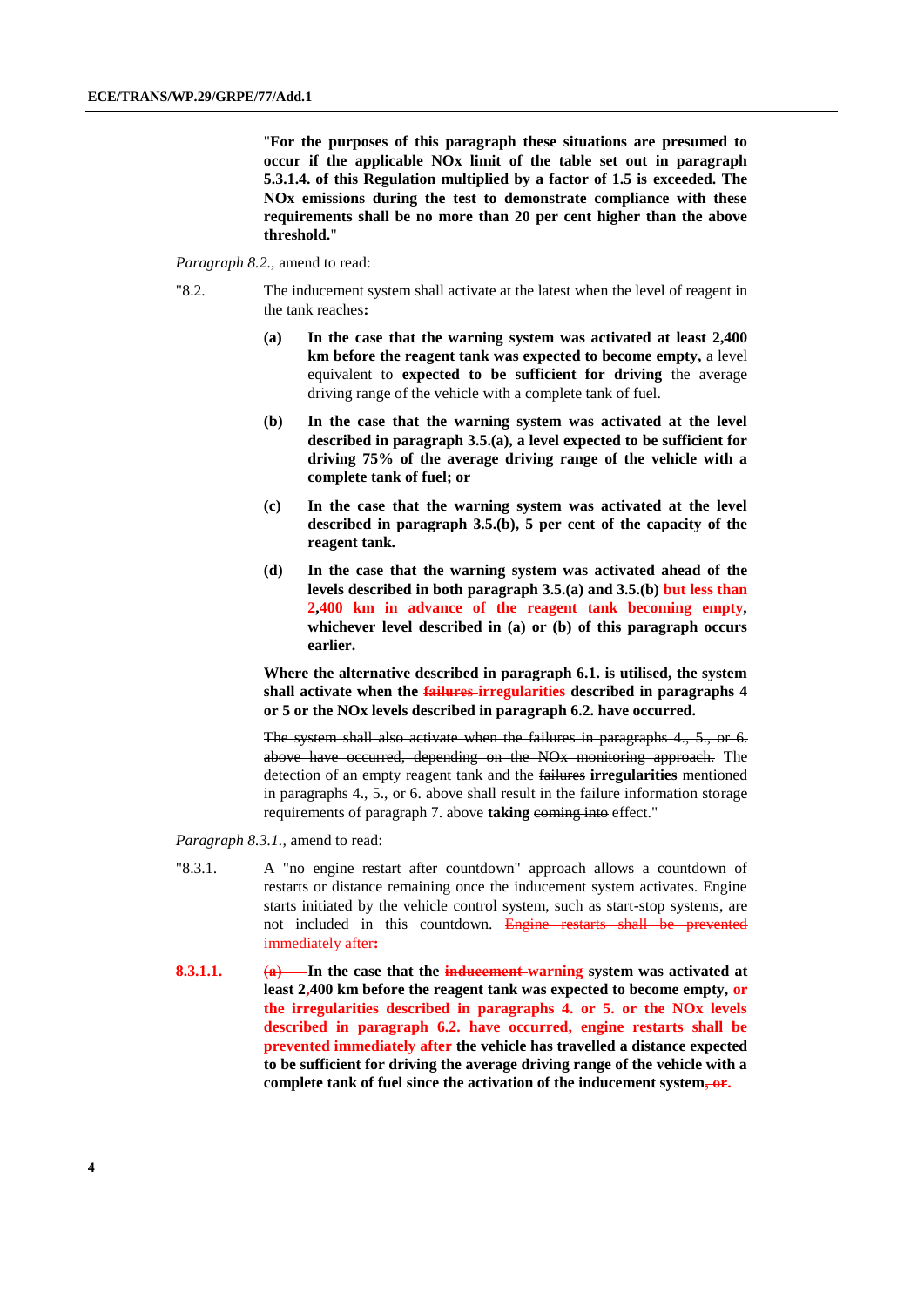- **8.3.1.2. (b) In the case that the inducement system was activated at the level described in paragraph 8.2.(b), engine restarts shall be prevented immediately after the vehicle has travelled a distance expected to be sufficient for driving 75 % of the average driving range of the vehicle with a complete tank of fuel since the activation of the inducement system, or.**
- **8.3.1.3. (e)** In the case that the inducement system was activated at the level **described in paragraph 8.2.(c), engine restarts shall be prevented immediately after the vehicle has travelled a distance expected to be sufficient for driving the average driving range of the vehicle with 5 per cent of the capacity of the reagent tank, since the activation of the**  inducement system, or.
- **8.3.1.4. (d) In addition, engine restarts shall be prevented immediately afterthe case that the inducement system was activated ahead of the levels described in both paragraph 8.2.(b) and 8.2.(c) but less than 2400 km before the reagent tank was expected to become empty, whichever distance described in (b) or (c) of this paragraph is the shorter, or**

the reagent tank becomes empty, or a distance equivalent to a complete tank of fuel has been exceeded since the activation of the inducement system, whichever occurs **should this situation occur** earlier **than the situations specified in paragraphs 8.3.1.1., 8.3.1.2., or 8.3.1.3***.*"

*Paragraph 8.3.4.,* amend to read:

- "8.3.4. A "performance restriction" approach restricts the speed of the vehicle after the inducement system activates. The level of speed limitation shall be noticeable to the driver and significantly reduce the maximum speed of the vehicle. Such limitation shall enter into operation gradually or after an engine start. Shortly before engine restarts are prevented, the speed of the vehicle shall not exceed 50 km/h. Engine restarts shall be prevented immediately after**:**
- **8.3.4.1. (a)** In the case that the inducement-warning system was activated at **least 2,400 km before the reagent tank was expected to become empty, or the irregularities described in paragraphs 4. or 5. or the NOx levels described in paragraph 6.2. have occurred, engine restarts shall be prevented immediately after the vehicle has travelled a distance expected to be sufficient for driving the average driving range of the vehicle with a complete tank of fuel since the activation of the inducement system, or.**
- **8.3.4.2. (b) In the case that the inducement system was activated at the level described in paragraph 8.2.(b), engine restarts shall be prevented immediately after the vehicle has travelled a distance expected to be sufficient for driving 75 % of the average driving range of the vehicle with a complete tank of fuel since the activation of the inducement system., or**
- **8.3.4.3. (e)** In the case that the inducement system was activated at the level **described in paragraph 8.2.(c), engine restarts shall be prevented immediately after the vehicle has travelled a distance expected to be sufficient for driving the average driving range of the vehicle with 5 per cent of the capacity of the reagent tank, since the activation of the**  inducement system-or-.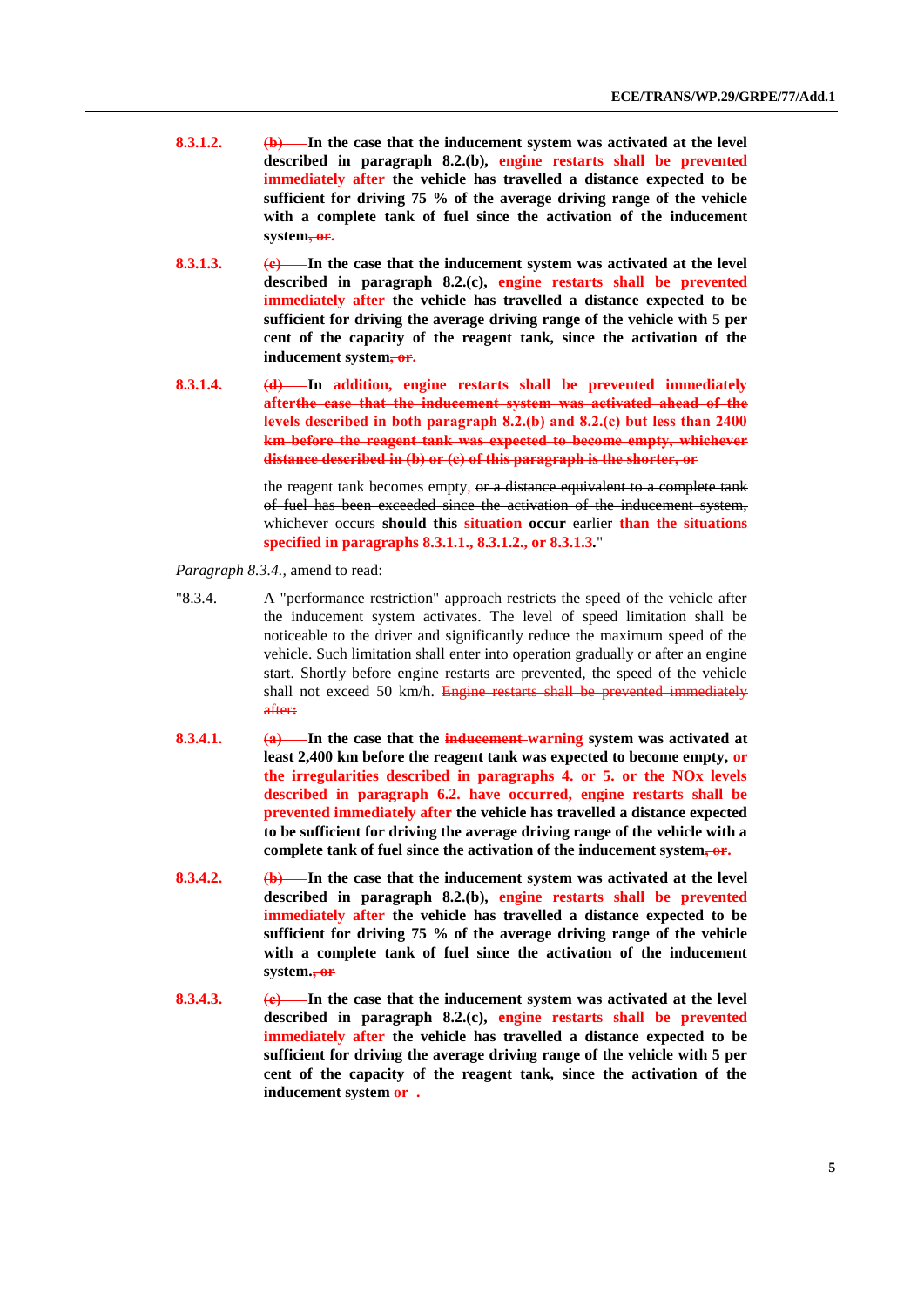**8.3.4.4. (d) In addition, engine restarts shall be prevented immediately afterthe case that the inducement system was activated ahead of the levels described in both paragraph 8.2.(b) and 8.2.(c) but less than 2400 km before the reagent tank was expected to become empty, whichever distance described in (b) or (c) of this paragraph is the shorter, or**

> the reagent tank becomes empty, or a distance equivalent to a complete tank of fuel has been exceeded since the activation of inducement system, whichever occurs **should this situation occur** earlier **than the situations specified in paragraphs 8.3.4.1., 8.3.4.2. or 8.3.4.3***.*"

#### *Paragraph 8.4.,* amend to read:

"8.4. Once the inducement system has **prevented engine restarts** fully activated and disabled the vehicle, the inducement system shall only be deactivated if the quantity of reagent added to the vehicle is equivalent to 2,400 km average driving range, or the **irregularities** failures specified in paragraphs 4., 5., or 6. of this appendix have been rectified **or if the quantity of reagent added to the vehicle meets at least one of the following criteria:**

- **(a) expected to be sufficient for driving 150% of an average driving range with a complete tank of fuel; or**
- **(b) at least 10 per cent of the capacity of the reagent tank;.**

After a repair has been carried out to correct a fault where the OBD system has been triggered under paragraph 7.2. above, the inducement system may be reinitialised via the OBD serial port (e.g. by a generic scan tool) to enable the vehicle to be restarted for self-diagnosis purposes. The vehicle shall operate for a maximum of 50 km to enable the success of the repair to be validated. The inducement system shall be fully reactivated if the fault persists after this validation."

*Delete paragraph 8.6. and renumber paragraphs 8.7. and 8.8. as 8.6. and 8.7.*

*Paragraph 9.3.,* amend to read:

"9.3. The instructions shall specify if consumable reagents have to be **replenished** refilled by the vehicle **operator driver** between normal maintenance intervals. They shall indicate how the **vehicle operator** driver should **replenish** refill the reagent tank. The information shall also indicate a likely rate of reagent consumption for that type of vehicle and how often it should be replenished."

*Paragraph 9.4.,* amend to read:

"9.4. The instructions shall specify that use of, and **replenishing** refilling of, a required reagent of the correct specifications is mandatory for the vehicle to comply with the certificate of conformity issued for that vehicle type."

*Paragraph 10.,* amend to read:

"10. Operating conditions of the after-treatment system

Manufacturers shall ensure that the emission control system retains its emission control function during all ambient conditions, especially at low ambient temperatures. This includes taking measures to prevent the complete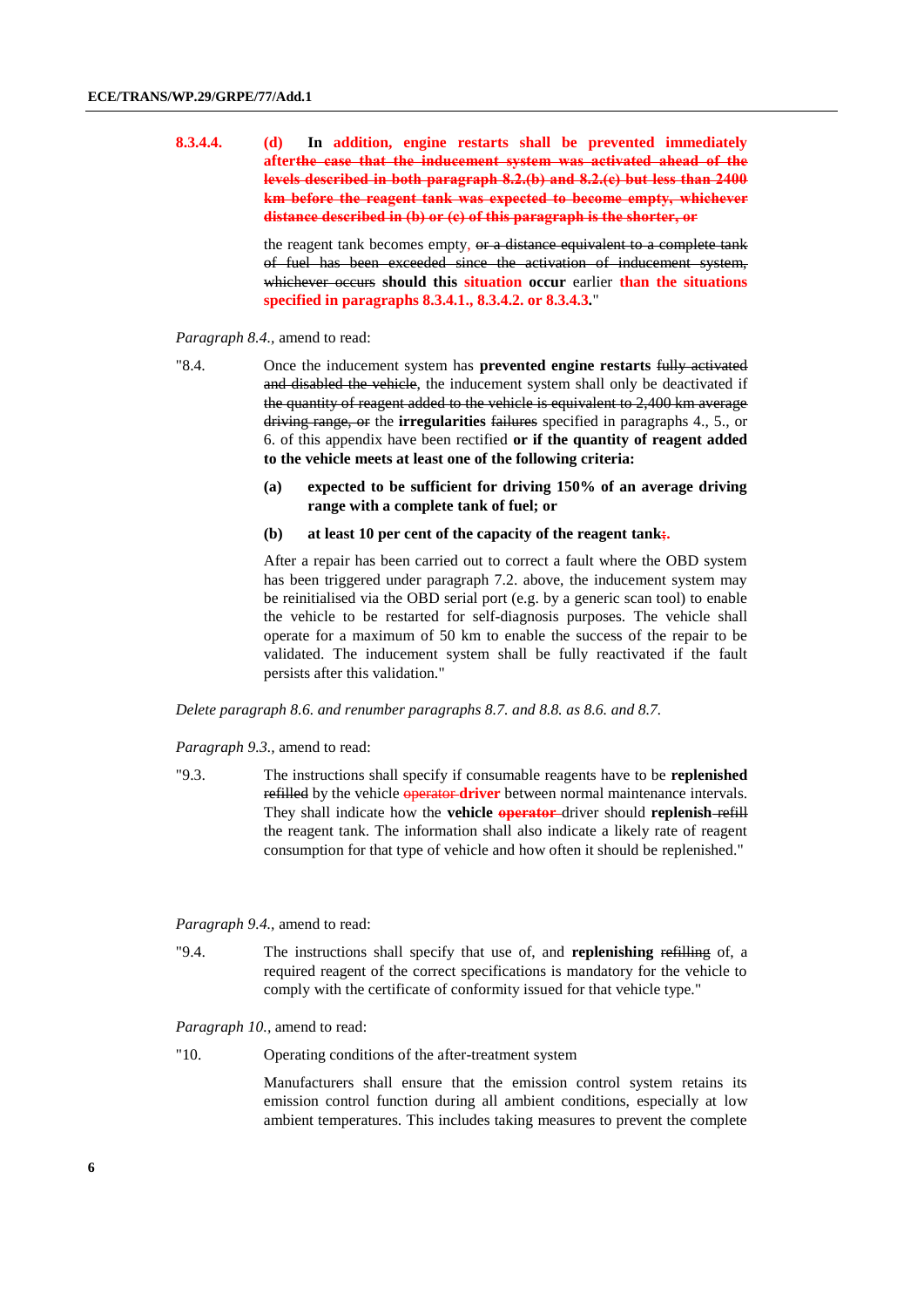freezing of the reagent during parking times of up to 7 days at 258 K (-15  $^{\circ}$ C) with the reagent tank 50 per cent full. If the reagent has **is** frozen, the manufacturer shall ensure that **the** reagent shall be available **liquefied and ready** for use **correct operation of the emission control system** within 20 minutes of **after** the vehicle starting **was being started** at 258 K (-15 °C) measured inside the reagent tank, so as to ensure correct operation of the emission control system."

### **II. Justification**

1. The first introduction of reagent-based NOx-aftertreatment required the acceptance of the customer for an additional consumable operating fluid. For this reason, where possible the reagent tank size was designed to require reagent refuelling only at regular service intervals. Therefore, a long-range driver warning to refill AdBlue® was needed in order to cater for normal servicing intervals, arrange AdBlue®/workshop availability and to plan accordingly. This need is reflected by the current legal requirements which can be summarized as follows.

2. For passenger cars the warning indicator to refill AdBlue® has to be activated at 2,400 km of remaining reagent range. The inducement system, which encourages the customer to refill the reagent tank, has to be activated at least at a fuel-range of one tank. This is equivalent to approximately 800 km.

3. The need for further vehicle weight reduction for  $CO<sub>2</sub>$  optimisation and vehicle packaging problems will imply smaller AdBlue® tanks. The wide roll-out of easy AdBlue® refilling (with needed political support to ongoing industry activities) must start happening, at least in regions applying Euro 6 emissions limits. Customers are generally familiar with AdBlue® (but increased communications will be needed as SCR is widely applied) and refilling will be eased by the roll-out of AdBlue® pump nozzles next to diesel pumps – therefore the need for more frequent AdBlue® refilling by the customer can be addressed. Collaboration is needed.

4. Service stations where AdBlue® can be purchased can be found online at least in Europe, for example www.findadblue.com and industry is working on several pilot projects at filling stations for car AdBlue® refilling.

5. With the necessary focus on smaller AdBlue® tanks, the current warning scenario distance of 2,400 km would equal a high percentage of the total reagent tank volume across the diesel car fleet and would result in customers needing to refill the AdBlue® tank at nearly every other refuelling stop.

6. In the United States of America, where larger distances are driven on average compared to Europe, 1,000 miles was fixed by the Environmental Protection Agency (EPA) as the warning scenario limit for AdBlue® in 2007, even without the security of a more widespread AdBlue® refilling infrastructure at that time.

7. For heavy-duty vehicles, the warning has to be activated at least at a reagent level of 10 per cent of total reagent tank volume. The inducement system has to be activated at least at 2.5 per cent of reagent level.

8. Considering the improved AdBlue® refilling infrastructure leading to easier refilling of AdBlue® by customers, increased customer knowledge and acceptance of AdBlue®, the activation of the warning/inducement should be adopted according to these values.

9. The provisions should permit the manufacturer in agreement with the Type Approval Authority to determine the starting point for warning and inducement system